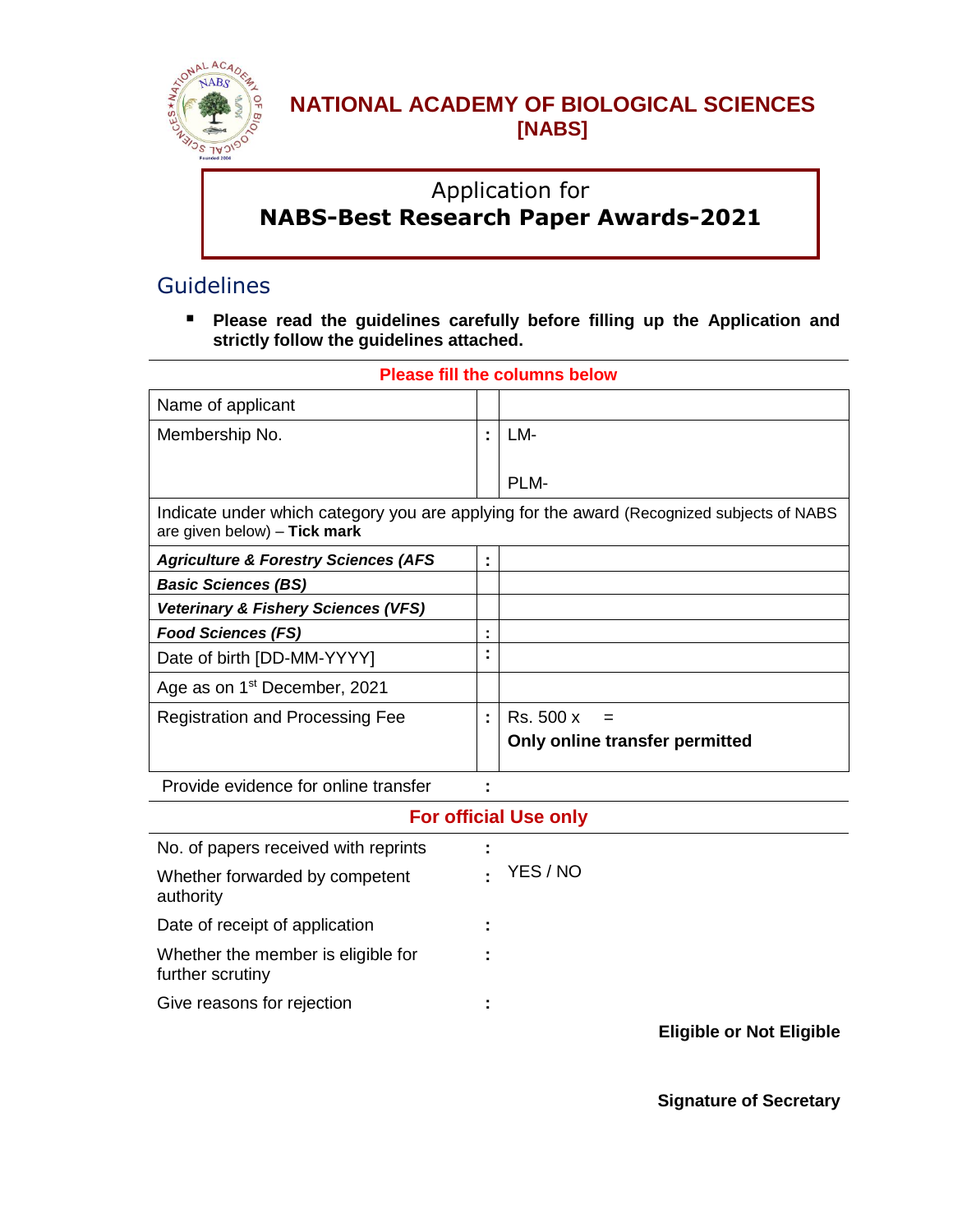# Application for NABS- Best Research Paper Awards for 2021



Fix your recent PP size color photograph without your signature

| 1.               | Name of Applicant<br>(in BLOCK LETTERS)                                                                                              |                                                                                                                                              |  |  |
|------------------|--------------------------------------------------------------------------------------------------------------------------------------|----------------------------------------------------------------------------------------------------------------------------------------------|--|--|
| 2.               | Name of Father / Husband                                                                                                             |                                                                                                                                              |  |  |
| 3.               | Gender (tick mark)                                                                                                                   | <b>Male</b><br>Female                                                                                                                        |  |  |
| $\overline{4}$ . | Date of birth<br>(DD-MM-YYYY)                                                                                                        |                                                                                                                                              |  |  |
| 5.               | Age<br>[completed years as on 01-12-2021]                                                                                            |                                                                                                                                              |  |  |
| 6.               | Life Membership Number (or)                                                                                                          | LM-                                                                                                                                          |  |  |
|                  | <b>Provisional Life Membership</b><br>Number (whichever is applicable)                                                               | PLM-                                                                                                                                         |  |  |
| 7 <sub>1</sub>   | Indicate under which category you<br>are applying for the award<br>(Recognized area /subjects of NABS are<br>given below)- Tick mark | Tick mark against the recognized<br>subjects.<br>[Only one paper shall be submitted<br>under each category of subject<br>recognized by NABS] |  |  |
|                  | i. Agriculture & Forestry Sciences<br>(AFS)                                                                                          |                                                                                                                                              |  |  |
|                  | ii. Basic Sciences (BS)                                                                                                              |                                                                                                                                              |  |  |
|                  | ii. Veterinary & Fishery Sciences<br>(VFS)                                                                                           |                                                                                                                                              |  |  |
|                  | iii. Food Sciences (FS)                                                                                                              |                                                                                                                                              |  |  |
| 8.               | <b>Present official position</b>                                                                                                     |                                                                                                                                              |  |  |
|                  |                                                                                                                                      |                                                                                                                                              |  |  |
|                  | <b>Official address</b>                                                                                                              |                                                                                                                                              |  |  |
|                  | Mobile / Phone with STD code                                                                                                         |                                                                                                                                              |  |  |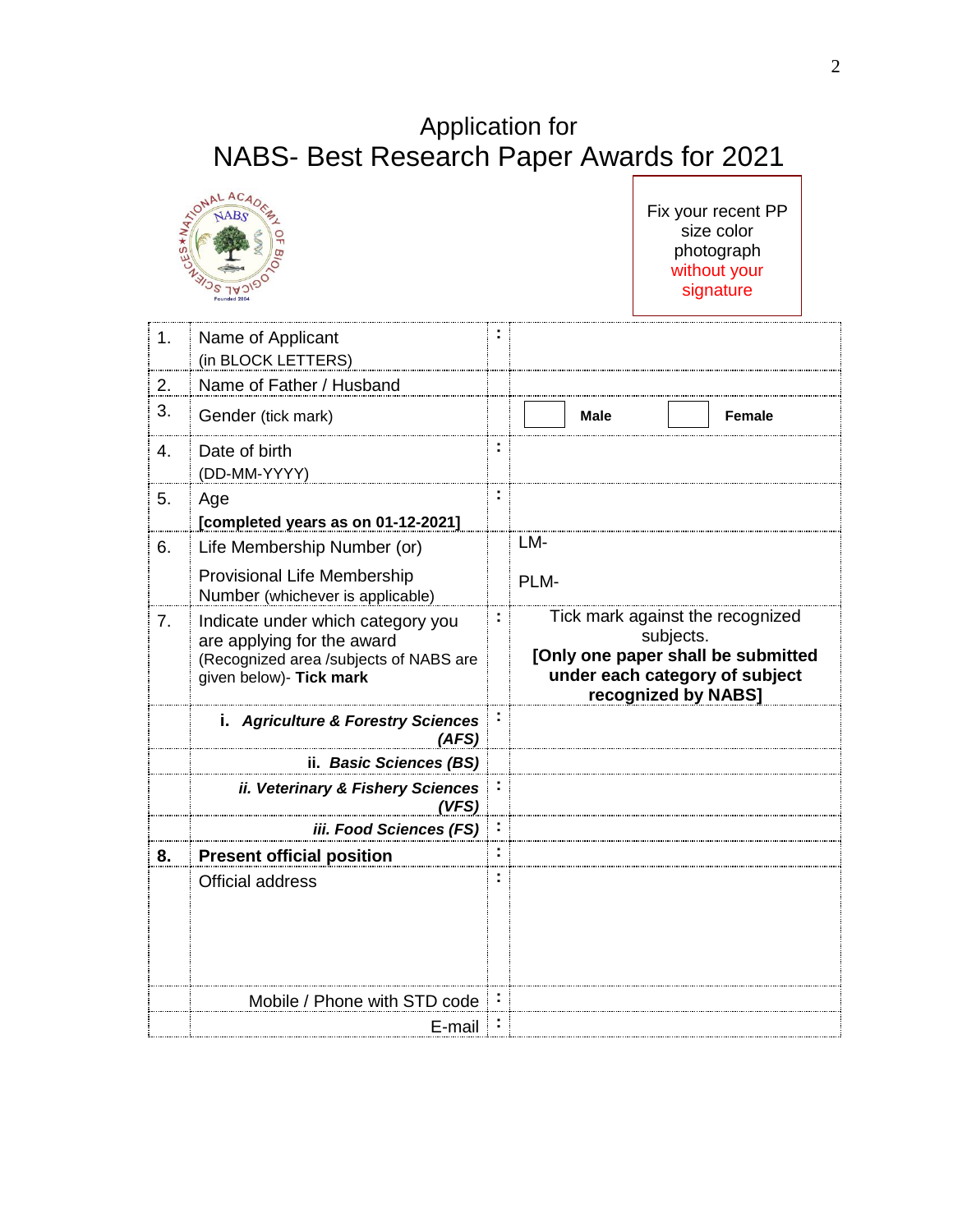| 9.                          | <b>Address (Residence)</b>   |  |      |             |  |
|-----------------------------|------------------------------|--|------|-------------|--|
|                             | Mobile / Phone with STD code |  |      |             |  |
|                             | E-mail                       |  |      |             |  |
| 10. Academic qualifications |                              |  |      |             |  |
| <b>Degree</b>               | University / Institution     |  | Year | Distinction |  |
| M.Sc.                       |                              |  |      |             |  |
|                             |                              |  |      |             |  |

|            | Research Publications for the award                                                                                                                                            |                        |                       |                                       |                          |
|------------|--------------------------------------------------------------------------------------------------------------------------------------------------------------------------------|------------------------|-----------------------|---------------------------------------|--------------------------|
|            | List the Publications you have submitted for the award; should be within<br>$\blacksquare$<br><b>THREE YEARS -Not before 2019</b><br>• Provide Reprints of listed publications |                        |                       |                                       |                          |
| SI.<br>No. | Publications (Authors' names, title,<br>journal, volume, page nos., year of<br>publication)                                                                                    | Category<br>of subject | <b>NAAS</b><br>rating | <b>SNIP/IF</b><br>b۱<br><b>SCOPUS</b> | <b>SNIP/IF</b><br>by ISI |
|            |                                                                                                                                                                                |                        |                       |                                       |                          |
|            |                                                                                                                                                                                |                        |                       |                                       |                          |
|            |                                                                                                                                                                                |                        |                       |                                       |                          |
|            |                                                                                                                                                                                |                        |                       |                                       |                          |
|            |                                                                                                                                                                                |                        |                       |                                       |                          |

#### Certificate to be furnished by the Applicant

Certified that the information furnished are true to the best of my knowledge and belief. The co-authors are aware of the details furnished above. I will abide by the decisions of TRC of NABS.

**Place:** 

**Date:**

**Signature with designation**